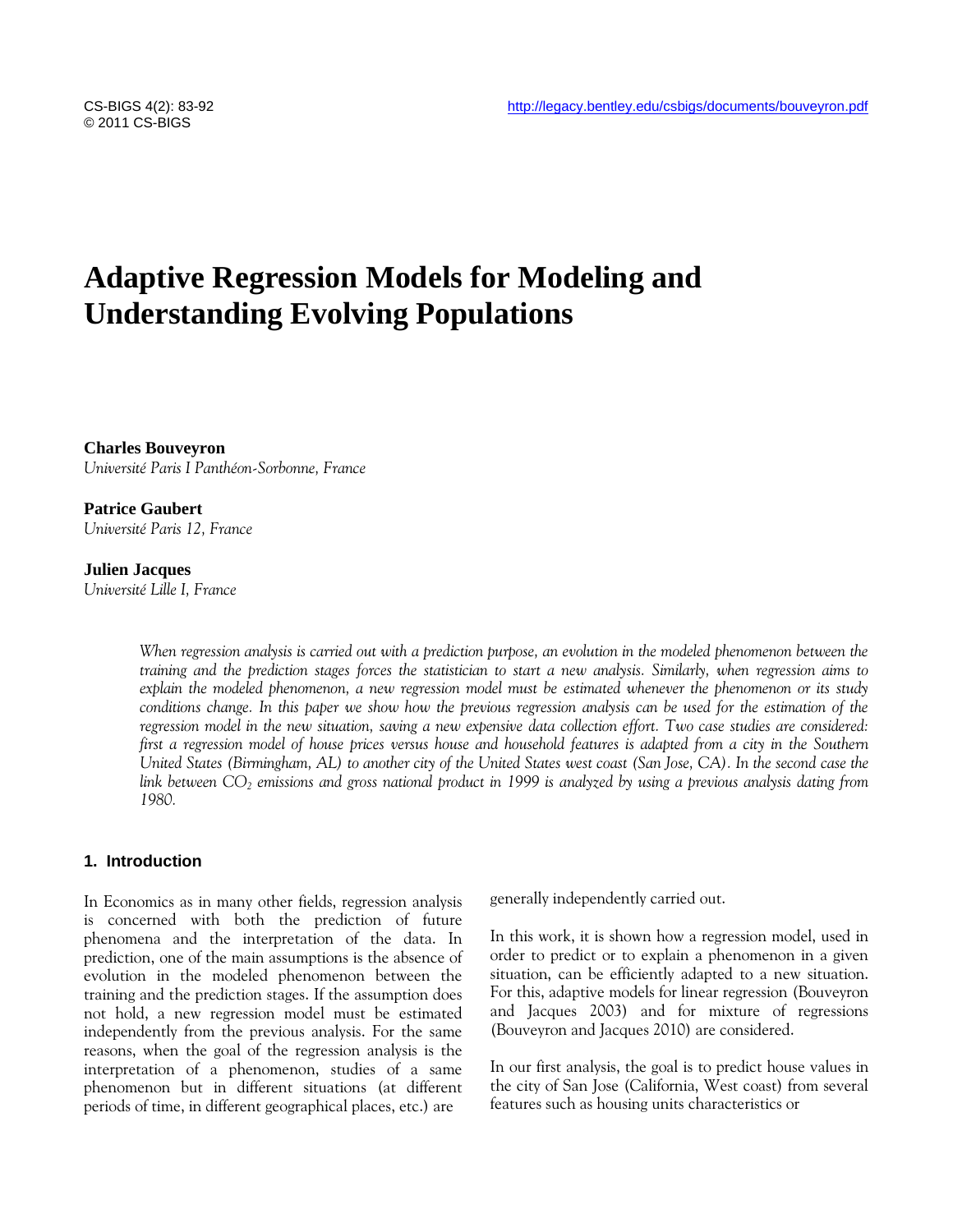socio-economic information about the households that occupy those units. We will see that using a regression model previously built for the city of Birmingham (Alabama, South) with the same variables can save a new expensive collection of data in the city of San Jose.

In the second study, a regression model of CO2 emissions in terms of the gross national product of countries is used for the explanation of the link between these two indicators. As in the previous study, we will see that data from 1980 and especially the regression model on these data can be useful for the estimation of a regression model on the 1999 data. Moreover, the exhibited link between the two regression models is informative and allows to explain the different evolutions of the economic policies of the considered countries.

The paper is organized as follows: Section 2 presents the two datasets whereas Section 3 briefly reviews the methodology. Results are then analyzed and discussed in Section 4.

# **2. The data**

In this work, two datasets with evolving populations will be studied. This section briefly presents both datasets.

## *2.1.The American Housing Survey dataset*

The first dataset which will be used in this study is the 1984 American Housing Survey (AHS) dataset. This is a statistical survey funded by the United States Department of Housing and Urban Development (HUD) and conducted by the U.S. Census Bureau. The AHS survey is the largest regular national housing sample survey in the United States; it aims to provide each year an overview of housing conditions in 11 U.S. metropolitan areas. This study focuses on two particular metropolitan areas: the cities of Birmingham, Alabama (South) and of San Jose, California (West coast). Fourteen relevant features have been selected among all available features for modeling the housing market of Birmingham. The dataset contains information on the number and characteristics of U.S. housing units as well as the households that occupy those units. The selected features for the study include the number of units in the property (NUNITS), the number of rooms (ROOMS), bedrooms (BEDRMS) and bathrooms (BATHS), the monthly housing cost (ZSMHC), the annual unit maintenance cost (CSTMNT), the monthly electricity cost (AMTE), the number of cars of the household (CARS), the unit area (UNITSF), the annual salary of the tenant (SAL1) and of the household (ZINC) and the number of persons in the household (PER). Finally, based on these 14 features, the response variable to predict is



**Figure 1.** Housing value vs. area for Birmingham (AL, USA) and San Jose (CA,USA)

the value of the housing. The difference between Birmingham and of San Jose is illustrated by Figure 1 which presents the value of the houses in terms of their areas

In the present work we will see how a regression model of the house value estimated for the city of Birmingham can be adapted to the prediction of the houses values in San Jose.

# *2.2.The CO<sup>2</sup> -GNP dataset*

The economic aspects of the diffusion of greenhouse gases and their impact on the environment play an important role on the economies of countries, and their analysis has attracted a strong interest in the last twenty years (Barker 1991, Grubb and Ha-Duong 1997). As pointed out by Hurn et al. (2003), the study of such data could be particularly useful for countries with low GNP in order to clarify which development path they are embarking into.

The objectives of this study are to investigate the relationship between gross national product (GNP) and  $\arbon$  dioxide gas  $(CO_2)$  emissions to contribute to current debates about emission projections. This study also aims to determine typical economic policies of countries regarding the environment. To this end, the second dataset studied in the present paper contains the  $CO<sub>2</sub>$  emissions per capita and the gross national product per capita for 111 countries in 1980 and 1999. The sources of the data are *The official United Nations site for the Millennium Development Goals Indicators and the World Development Indicators of the World Bank.* Figure 2 plots per capita for 111 countries, in 1980 (left) and 1999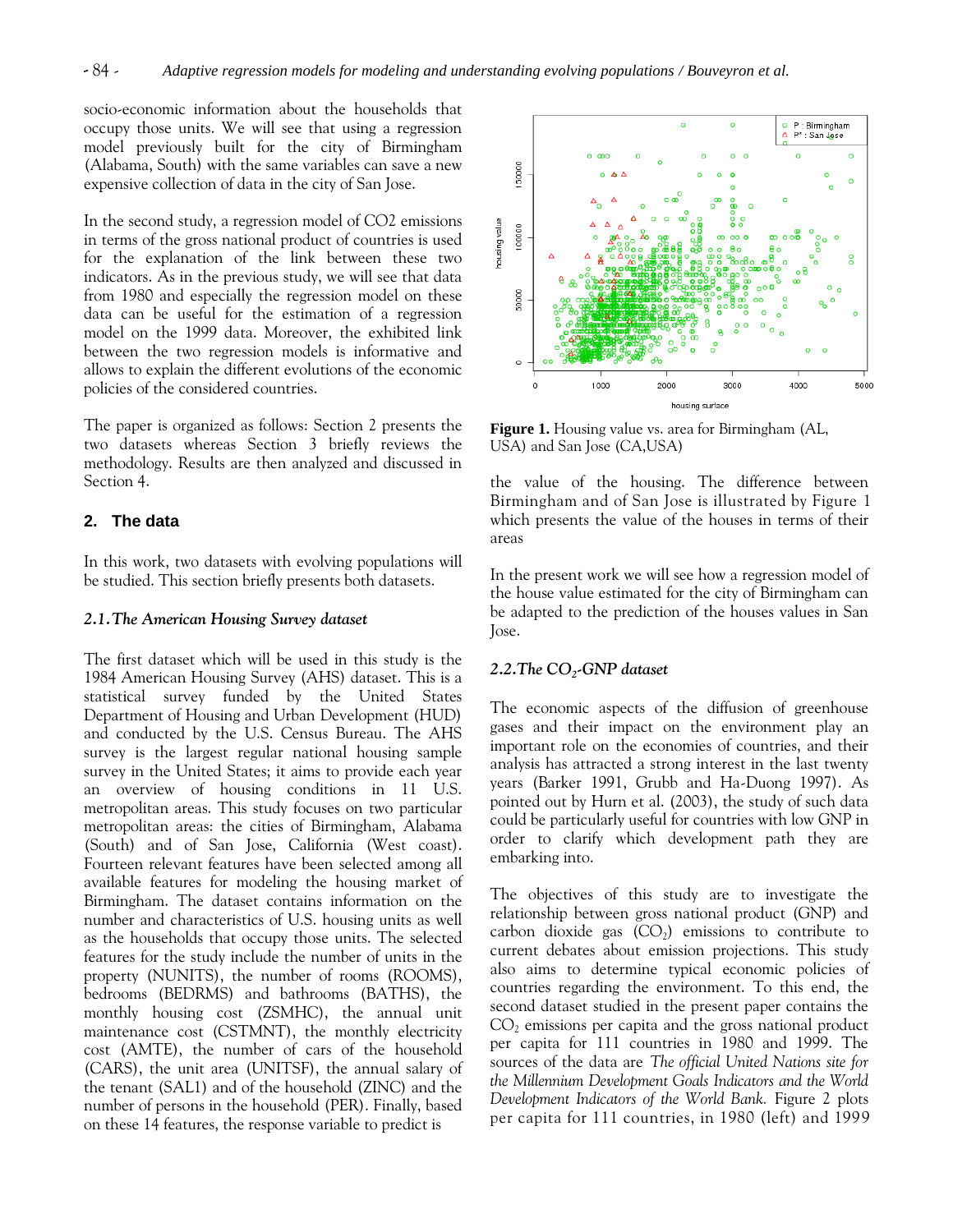

**Figure 2.** Emissions of CO<sub>2</sub> per capita versus GNP per capita in 1980 (left) and 1999 (right). In the left panel, circles indicate group 1 and triangles group 2.

 $CO<sub>2</sub>$  emissions per capita vs. the logarithm of GNP (right). The two groups of countries in the left panel of Figure 2 are discussed later in the paper.

We will see in this paper how the use of the 1980 data can be helpful in the analysis of 1999 data, by improving the quality of the regression models used to explain the relationship between the gross national product and the  $CO<sub>2</sub>$  emissions. Moreover, our analysis will shed light on the evolution of this relationship from 1980 to 1999, and will explain the economic political choices of particular countries.

#### **3. Adaptive regression models**

In this paper, the adaptive regression models proposed in Bouveyron and Jacques (2003 and 2010) will be used to analyze and understand the population evolution of the two datasets presented in the previous section. This section briefly reviews these adaptive regression models.

#### *3.1. Adaptive linear models*

The general setting of regression analysis is to identify a relationship (the regression model) between a response variable and one or several explanatory variables. Adaptive linear models have been defined in order to adapt an existing regression model to a new situation in which the variables are identical, but with a possibly different probability density and a relationship between response and explanatory variables which could have changed.

**Linear models for regression** In regression analysis, the data  $S = \{(x_1, y_1), ..., (x_n, y_n)\}$  which arise from a population P, are assumed to be independent and identically distributed samples from an unknown distribution, where  $x = (x^{(1)},...,x^{(p)}) \in \mathbb{R}$  p and  $Y \in \mathbb{R}$ . In many regression situations, Y is considered as a stochastic variable and *x* as a deterministic one. A general data modeling problem is to identify the relationship between the explanatory variable *x* (or covariate) and the response variable Y (or dependent variable). Both standard parametric and non-parametric regression approaches start with the following model:

$$
Y = f(x, \beta) + \varepsilon \,,\tag{1}
$$

with  $\,\varepsilon\!\sim\!\!\rm{N}(0,\sigma^2)\,$  and where  $\,\beta\,$  is a vector of real-valued regression parameters.

The most common model is the linear form:

$$
f(x,\beta) = \beta_0 + \sum_{i=1}^d \beta_i \psi_i(x), \qquad (2)
$$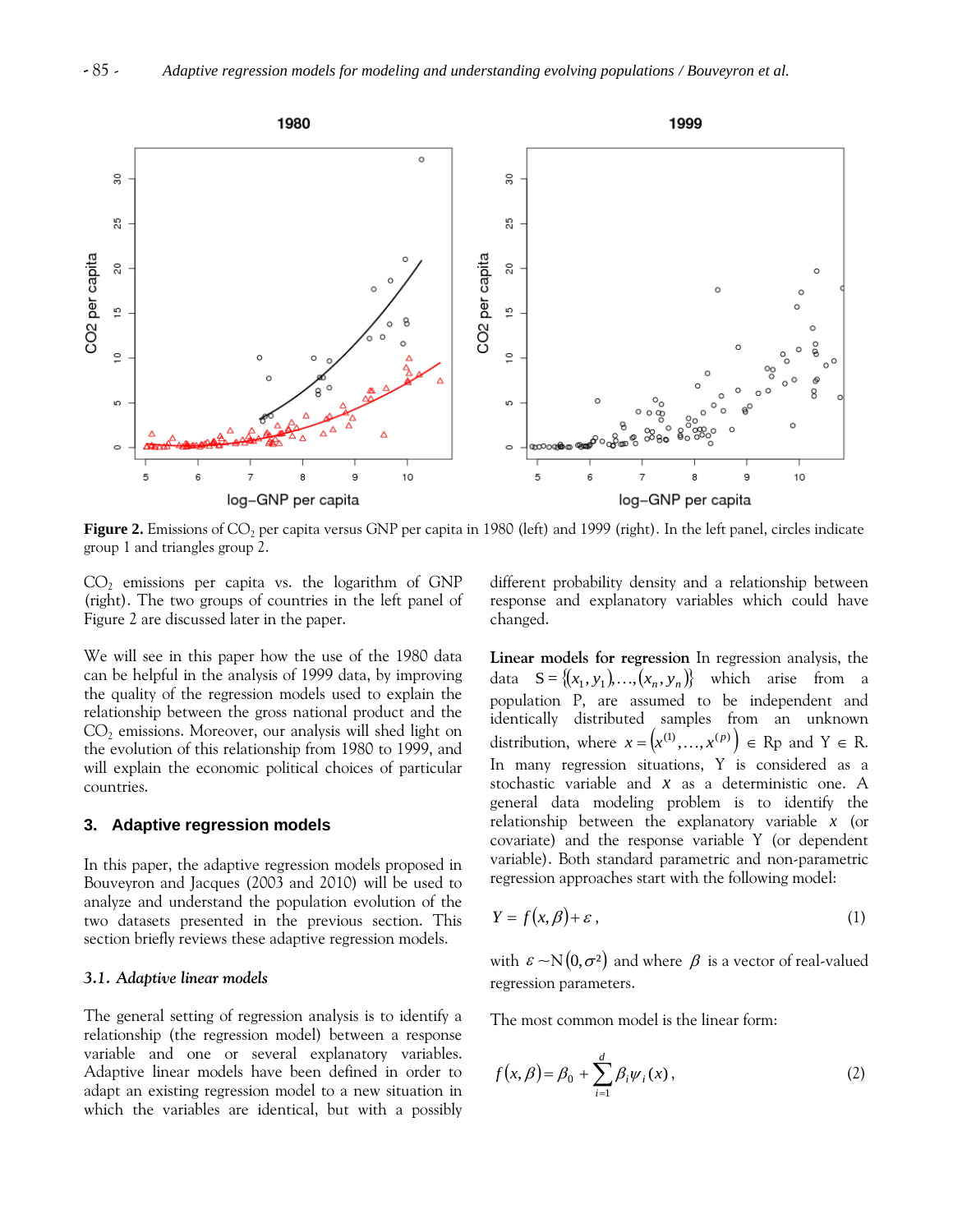with  $\beta = (\beta_0, \beta_1, ..., \beta_d) \in \text{Rd}+1$  is a vector of regression parameters, and  $(\psi_i)_{1\leq i\leq d}$  is a basis of regression functions. In particular, usual linear regression occurs when d=p and  $\psi_i(x) = x^{(i)}$ .

**How to adapt a regression model to another population?** Let us assume that the estimation of the regression function f has been obtained in a preliminary study by using the sample S, and that a new regression model must be adjusted to a new sample S\*=  $\{(x_1^*, y_1^*), ..., (x_n^*, y_n^*)\}$ , measured on the same variables but arising from another population P\* (n\* is generally assumed to be small). The new regression model on P\* can be written:

$$
Y \mid x^* \sim N(f(x^*, \beta^*), \sigma^2)
$$

with

$$
f(x^*, \beta^*) = \beta_0^* + \sum_{i=1}^d \beta_i^* \psi_i(x^*).
$$

Let us now specify the focus of adaptive linear models by making the following assumptions. First, the variables (Y, *x* ) and (Y\*, *x* \*) are assumed to be the same but measured on two different populations. Second, the size  $n^*$  of the observation sample  $S^* = (y_i^*, x_i^*)_{i=1,n^*}$  of population P\* is assumed to be small compared to the number of observations from the reference population P. Otherwise, the mixture regression model could be estimated directly without using the training population.

We consider the following transformation model between both regression functions for modeling the link between both populations:

$$
f\left(x^*, \beta^*\right) = \phi(f(x, \beta))\tag{3}
$$

Since the transformation model (3) proposed in the previous section is a very general model, we have to make additional assumptions on it. We propose to assume that the transformation function  $\phi$  has the following form:

$$
\phi(f(x,\beta)) = f(x,\lambda\beta)
$$

with  $\lambda \in \mathrm{Rd}+1$ . This transformation can be also written in terms of the regression parameters of both models as follows:

$$
\beta_i^* = \lambda_i \beta_i \quad \forall i = 1, ..., d \tag{4}
$$

with  $\lambda_i \in \mathbb{R}$ . We note that the regression functions  $\psi_i$ are assumed to be the same for both regression models, which is natural since the variables are identical in both populations.

**A family of transformation models** Since the number of parameters to estimate for the transformation (4) is equal to (d+1), learning this transformation model is equivalent to learning a new regression model from the sample S\*. It is therefore necessary to reduce the number of free parameters and that can be done by imposing constraints on the transformation parameters  $\lambda_i$ . A family of seven transformation models is then considered, thereafter referred to as Adaptive Linear Models, from the most complex model (hereafter M0) to the simplest one (hereafter M6):

- Model M0:  $\beta_0^* = \lambda_0 \beta_0$  and  $\beta_i^* = \lambda_i \beta_i$ for i=1,…,d. This model is the most complex model of transformation between the two populations P and P\*, and is equivalent to learning a new regression model from the sample S\*.
- Model M1:  $\beta_0^* = \beta_0$  and  $\beta_i^* = \lambda_i \beta_i$  for i=1,...,d. This transformation model assumes that both regression models have the same intercept  $\,\beta_0^{}$  .
- Model M2:  $\beta_0^* = \lambda_0 \beta_0$  $\beta_0^* = \lambda_0 \beta_0$  and  $\beta_i^* = \lambda \beta_i$  for i=1,...,d. This transformation model assumes that the intercept of the two regression models differ by the multiple scalar  $\lambda_0$  and that all the other regression parameters differ by the same multiple scalar  $\,\lambda$  .
- Model M3:  $\beta_0^* = \lambda \beta_0$  and  $\beta_i^* = \lambda \beta_i$  for i=1,...,d. This transformation model assumes that all the regression parameters of both regression models differ by the same multiple scalar  $\lambda$  .
- Model M4:  $\beta_0^* = \beta_0$  and  $\beta_i^* = \lambda \beta_i$  for i=1,...,d. This transformation model assumes that both regression models have the same intercept  $\beta_0$  and all the other regression parameters differ by the same multiple scalar  $\lambda$  .
- Model M5:  $\beta_0^* = \lambda_0 \beta_0$  and  $\beta_i^* = \beta_i$  for i=1,...,d. This transformation model assumes that both regression models have the same parameters except the intercept.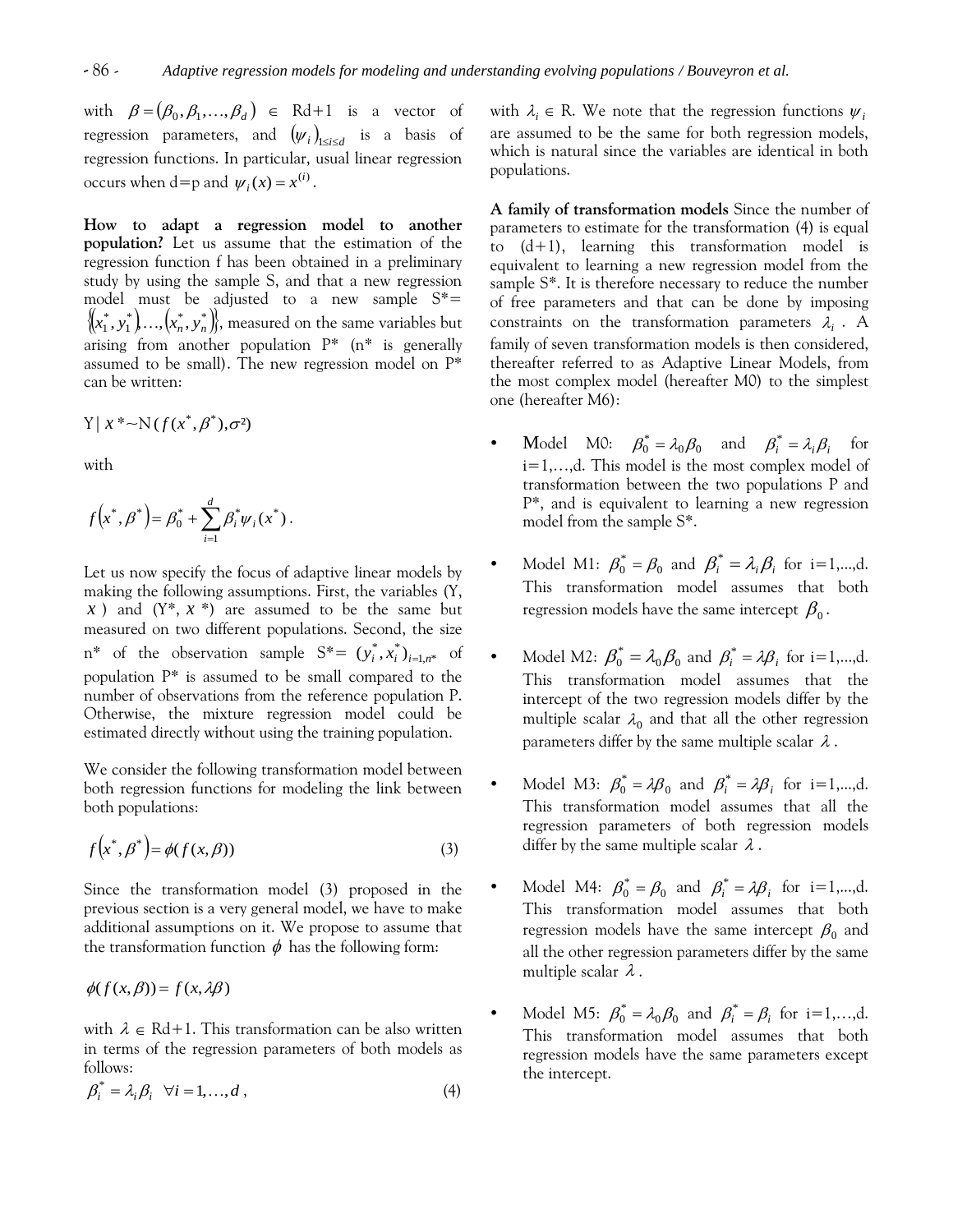**Table 1**. Complexity (number of parameters) of the transformation models. We recall that the models M0 and M6 correspond respectively to OLS on P\* and OLS on P.

| $\mu$ correspond respectively to $\sigma$ be on F and $\sigma$ be on F. |  |  |  |  |
|-------------------------------------------------------------------------|--|--|--|--|
| Model                                                                   |  |  |  |  |
| Parameters<br>numbers                                                   |  |  |  |  |

• Model M6:  $\beta_0^* = \beta_0$  and  $\beta_i^* = \beta_i$  for i=1, ...,d. This model assume that both populations P and P\* have the same behavior.

The numbers of parameters to estimate for these transformation models are presented in Table 1. Note that it is possible to consider intermediate models, by imposing specific constraints on some parameters  $\lambda_i$  for given  $i \in \{1, \ldots, d\}$ . The practitioner could use domain knowledge to introduce some intermediate models which are useful for the application at hand.

**Estimation procedure and model selection** The estimation procedure consists of two main steps corresponding to the estimation of the regression parameters on the population P and the estimation of the transformation parameters using samples of the population P\*. The natural method for the first estimation step is to use the ordinary least squares (OLS) procedure which aims to minimize the error sum of squares. Once the regression parameters of population P have been learned, the parameters of the transformation models can also be estimated by minimizing least squares error using the OLS procedure. However, for the sake of brevity, the corresponding estimators are not presented in this paper. Finally, the cross validation PRESS criterion (Allen 2974) is used in order to select the most appropriate model for the data among the seven Adaptive Linear Models.

#### *3.2.Adaptive mixture models*

As an alternative to linear models for modeling complex systems, finite mixtures of regressions are a popular approach, introduced in Goldfeld and Quandt (1973) as switching regression models. In particular, these models are often used in Economics for modeling phenomena with different phases. They assume that the dependent variable  $Y \in R$  can be linked to a covariate  $x =$  $(p(x, x^{(1)}, \ldots, x^{(p)}) \in \mathbb{R}p+1$  by one of K possible regression models:

$$
Y = xt \betak + \sigmak \varepsilon, k = 1,..., K
$$
 (5)

where  $\varepsilon$ ~N(0,1),  $\beta_k = (\beta_{k0}, ..., \beta_{kp}) \in \{\beta_1, ..., \beta_K\}$  is the regression parameter vector in Rp+1 and

 $\sigma_k^2 \in \{\sigma_1^2,...,\sigma_K^2\}$  is the residual variance. The conditional density distribution of Y given  $\mathcal X$  is therefore:

$$
p(y|x) = \sum_{k=1}^{K} \pi_k \phi(y|x^t \beta_k, \sigma_k^2), \qquad (6)
$$

where the  $\pi_1, ..., \pi_K$  are the mixing proportions (with the classical constraint  $\sum_{i=1} \pi_k =$ *K i k* 1  $\pi_k = 1$ ), and  $\phi(\cdot|x^t \beta_k, \sigma_k^2)$  is the Gaussian density parameterized by its mean  $x^t \beta_k$ and variance  $\sigma_k^2$ . In the same way as for adaptive linear models, the new population P\* for which we want to predict Y is assumed to be different from the training population P. The mixture regression model for P\* can be written as follows:

$$
Y^* = x^{*t} \beta_k^* + \sigma_k^* \varepsilon^*
$$
  
\n
$$
p(y^* | x^*) = \sum \pi_k^* \phi(y^* | x^{*t} \beta_k^*, \sigma_k^{*2})
$$
 (7)

with  $\varepsilon^* \sim N(0,1), \quad \beta_k^* \in \{\beta_1^*, ..., \beta_{K^*}^*\}$ and  $\sigma_k^* \in \{\sigma_1^*, \ldots, \sigma_{K^*}^*\}$ . In the addition to the assumptions made in the previous section, since both populations have the same nature, each mixture is assumed to have the same number of components  $(K^* = K)$ . Under these assumptions, the goal is then to predict  $Y^*$  for some new  $x *$  by using both samples S=( $y_i$ ,  $\dot{x}$  i)i=1,n and S\*.

A family of transformation models Following the strategy of the linear case, the following general transformation model is considered:

$$
\beta_k^* = \Lambda_k \beta_k \,, \tag{8}
$$

where  $\Lambda_k = diag(\lambda_{k0}, \lambda_{k1}, \dots, \lambda_{kp})$ 

 $\sigma_k^*$  is free,

where  $diag(\lambda_{k0}, \lambda_{k1}, \ldots, \lambda_{kp})$  is the diagonal matrix containing  $(\lambda_{k0}, \lambda_{k1}, ..., \lambda_{kp})$  on its diagonal completed by zeros. The family of parsimonious models is defined by imposing some constraints on  $\Lambda_k$ :

 MM1 assumes that both populations are the same population:  $\Lambda_k = \text{Id}$  is the identity matrix,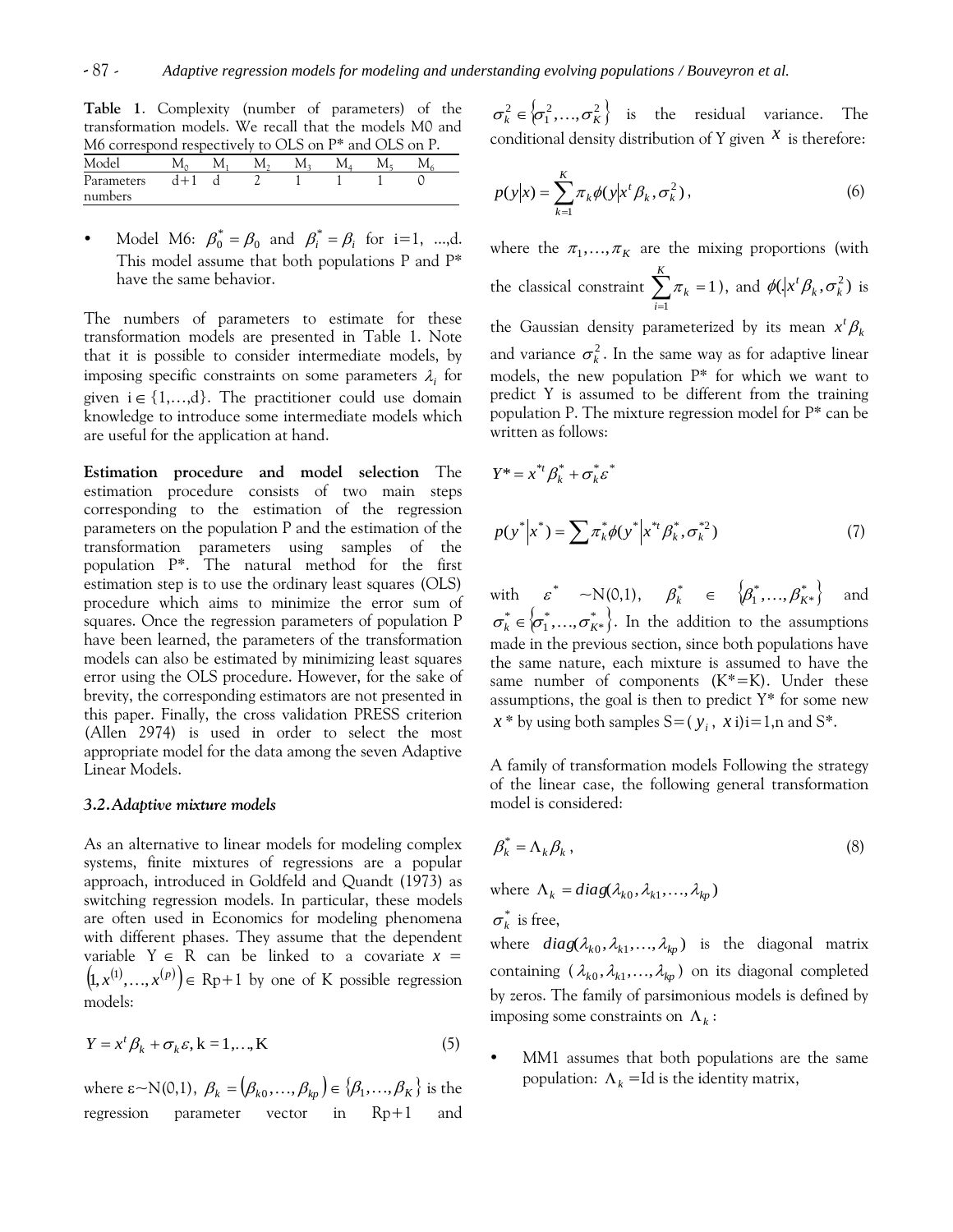- MM2 assumes that the link between populations is independent of the covariates and mixture components:
	- MM2a :  $\lambda_{k0} = 1$ ,  $\lambda_{k0} = 1$  and  $\sigma_k^* = \lambda \sigma_k$  $\forall 1 \leq j \leq p$ ,
	- MM2b :  $\Lambda_k = \lambda I_d$ ,  $\lambda_{kj} = 1$  and  $\sigma_k^* = \sigma_k$  $\forall 1 \leq j \leq p$ ,
	- MM2c :  $\Lambda_k = \lambda \operatorname{Id}$  and  $\sigma_k^* = \lambda \sigma_k$ ,
	- MM2d :  $\lambda_{k0} = \lambda_0$ ,  $\lambda_{kj} = \lambda_1$  and  $\sigma_k^* = \lambda_1 \sigma_k$  $\forall 1 \leq j \leq p$ ,
- MM3 assumes that the link between populations is independent of the covariates:
	- MM3a :  $\lambda_{k0} = 1$ ,  $\lambda_{kj} = \lambda_k$  and  $\sigma_k^* = \lambda_k \sigma_k$  $\forall 1 \leq i \leq p$ .
	- MM3b :  $\lambda_{k0} = \lambda_k$ ,  $\lambda_{kj} = 1$  and  $\sigma_k^* = \sigma_k$  $\forall 1 \leq j \leq p$ ,
	- MM3c :  $\Lambda_k = \lambda_k$  Id and  $\sigma_k^* = \lambda_k \sigma_k$ ,
	- MM3d :  $\lambda_{k0} = \lambda_{k0}$ ,  $\lambda_{kj} = \lambda_{k1}$  and  $\sigma_k^* = \lambda_{k1} \sigma_k$  $\forall 1 \leq j \leq p$ ,
- MM4 assumes that the link between populations is independent of the mixture components:
	- $-MM4a: \lambda_{k0} = 1, \lambda_{kj} = \lambda_j \quad \forall 1 \le j \le p$ ,
	- MM4b :  $\Lambda_k = \Lambda$ ,  $\lambda_{kj} = 1$  with  $\Lambda$  a diagonal matrix,
- MM5 assumes that  $\Lambda_k$  is unconstrained, which leads to estimating the mixture regression model for P\* by using only S\*.

Moreover, the mixing proportions are allowed to be the same in each population or to be different between both populations P and P\*. In the latter case, they consequently have to be estimated using the sample S\*. Corresponding notations for the models are respectively

MM. and pMM.. Table 2 gives the number of parameters to estimate for each model. If the mixing proportions are different from P to  $P^*$ , K-1 parameters to estimate must be added to these values.

**Estimation procedure and model selection** As before, the estimation procedure consists of two steps. The first step consists in estimating model parameters for the

**Table 2.** Number of parameters to estimate for each model of the proposed family.

| Model  | MM.  | $\rm{MM}_{2a\text{-}c}$ | $MM_{2d}$ | $M\underline{M}_{3a-c}$ |
|--------|------|-------------------------|-----------|-------------------------|
| Param. |      |                         |           |                         |
| Model  | MM34 | $MM_{4a}$               | $MM_{4h}$ | $MM_{5}$                |
| Param. |      | $+K$                    | $p+K+1$   | $K(p+2)$                |

reference population P whereas the second one focuses on the estimation of the link parameters. The estimation of the mixture regression parameters  $\beta^*_k$  is performed afterwards by plug-in. Conversely to the case of linear models, parameter estimation cannot be conducted with the standard OLS procedure and the estimation has to be carried out by maximum likelihood using a missing data approach via the EM algorithm (Dempster, Laird and Rubin 1977). Finally, in order to select among the transformation models previously defined the most appropriate model of transformation between the populations P and P\*, we propose to use the PRESS criterion (Allen 1974) or the Bayesian Information Criterion (BIC, Schwarz 1978).

#### **4. Experimental results**

### *4.1 The housing market data*

**Experimental setup** A semi-log regression model for the Birmingham housing was learned using all 1541 available observations and the 7 adaptive linear models were then used to transfer the Birmingham regression model to the San Jose housing market. In order to evaluate the ability of the adaptive linear models to transfer the Birmingham knowledge to San Jose in different situations, the experiment protocol was applied for different sizes of San Jose samples ranging from 5 to 921 observations. For each dataset size, the San Jose samples were randomly selected among all available samples and the experiment was repeated 50 times for averaging the results. For each adaptive linear model, the PRESS criterion and the MSE were computed, by using the selected sample for PRESS and the whole San Jose dataset for MSE.

**Experimental results** Figure 3 displays the logarithm of the MSE for the different adaptive linear models in terms of the size of the used San Jose samples. Similarly, Figure 4 displays the logarithm of the PRESS criterion. First Figure 3 indicates that model M6, which corresponds to the Birmingham model, is actually not adapted for modeling the San Jose housing market since it does not yield a satisfactory MSE value. We notice that the curve corresponding to the MSE of the model M6 is constant since the regression model has been learned on the Birmingham data and consequently does not depend on the size of the San Jose's dataset selected for learning. Secondly, the model M0, which is equivalent to OLS on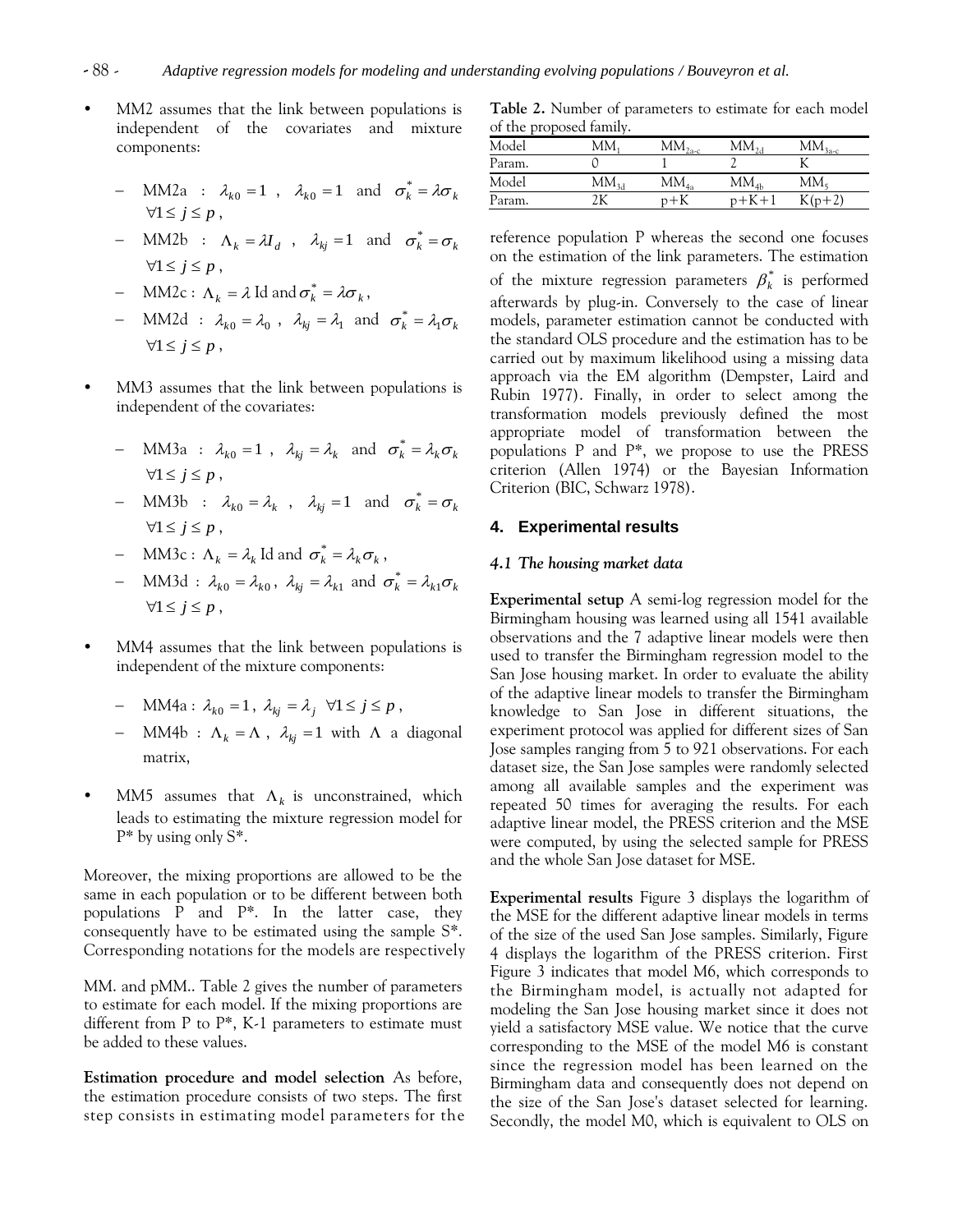

**Figure 3.** MSE results for the Birmingham-San Jose data.



**Figure 4.** PRESS criterion for the Birmingham-San Jose data.

the San Jose samples, is particularly disappointing (large values of MSE) if it is learned with a very small number of observations and becomes more efficient for learning datasets larger than 50 observations. The model M1 has a similar behaviour for small learning datasets but turns out to be less interesting than M0 when the size of the learning dataset is larger. These behaviours are not surprising since both models M0 and M1 are very complex models and then need large datasets to be correctly learned. Conversely, the models M2 to M5 appear not to be sensitive to the size of the dataset used for adapting the Birmingham model.

In particular, model M2 obtains very low MSE values for a learning dataset size as low as 20 observations. This indicates that model M2 is able to adapt the Birmingham model to San Jose with only 20 observations. Moreover Table 3 indicates that model M2 provides better prediction results than model M0 for the San Jose housing market for learning dataset sizes less than 100 observations. Naturally, since model M0 is more complex,

**Table 3.** MSE results for the Birmingham-San Jose data.

| Model         | 10 obs.      | $25$ obs.  | 50 obs.  |  |
|---------------|--------------|------------|----------|--|
| Model $M_0$   | $3.5x10^{7}$ | 576.9      | 386.1    |  |
| Model $M_2$   | 414.8        | 356.7      | 342.1    |  |
| Model $M_{6}$ | 1528.9       | 1528.9     | 1528.9   |  |
| Model         | 100 obs.     | $250$ obs. | all obs. |  |
| Model $M_0$   | 336.8        | 310.7      | 297.5    |  |
| Model $M_2$   | 336.0        | 332.5      | 330.1    |  |
| Model $M_6$   | 1528.9       | 1528.9     | 1528.9   |  |

it becomes more efficient than model M2 for larger datasets even though the difference is not so big for large learning datasets. Figure 4 shows that the PRESS criterion, which will be used in practice since it is computed without a validation dataset, allows the practitioner to successfully select the most appropriate transfer model. Indeed, it appears clearly that the PRESS curves are very similar to the MSE curves computed on the whole dataset. Finally, in such a context, the transformation parameters obtained by the different adaptive linear models can be interpreted in an economic way and this could be interesting for economists. In particular, the estimated transformation parameters by the model M2 with the whole San Jose dataset are  $\lambda_0$ =1.439 and  $\lambda$  =0.447. The fact that the San Jose's intercept is almost 50% larger than the one of Birmingham suggests that the minimal basis price of an housing is more expensive in San Jose than in Birmingham. However, the fact that the regression coefficients associated to the explanatory variables of San Jose are on average 50% smaller than the one of Birmingham could mean that the growing of the price according to the housing features is more moderated.

To summarize, this experiment has shown that the adaptive linear models are able to transfer the knowledge on the housing market of a reference city to the market of a different city with a small number of observations. Furthermore, the interpretation of the estimated transformation parameters could help the practitioner to analyze in an economic way the differences between the studied populations.

# *4.2 The CO<sup>2</sup> -GNP data*

A mixture of second order polynomial regressions seems to be particularly well adapted to fit the link between  $CO<sub>2</sub>$  emissions and the log-GNP, and will be used in the sequel. For the 1980 data, two groups of countries are easily distinguishable: a first minority group (group1, about 25% of the whole sample) is made up of countries for which a growth in the GNP is linked to a high growth in  $CO<sub>2</sub>$  emissions, whereas the second group (group 2, about 75%) seems to have more environmentally friendly policies. This country discrimination into two groups is more difficult to obtain on the 1999 data: it seems that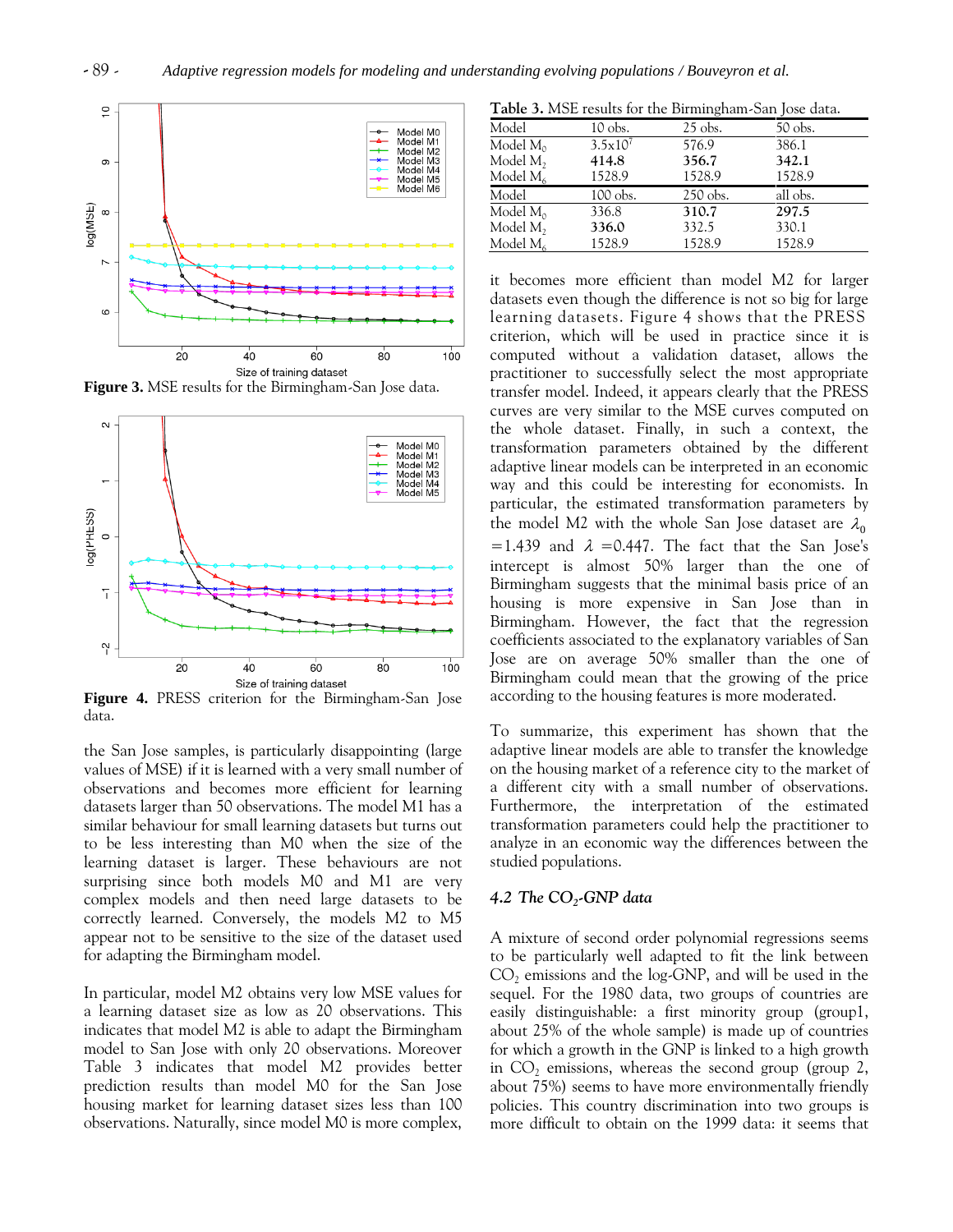countries which had high  $CO<sub>2</sub>$  emissions in 1980 have adopted a more environmentally friendly development than in the past, and a two-component mixture regression model could be more difficult to exhibit.

In order to address this issue, adaptive mixture models are used to estimate the mixture regression model on the 1999's data. The eight models pMM2a to pMM3d (since pMM4a and pMM4b are equivalent to pMM2a and pMM2c for p=1), a classical mixture of second order polynomial regressions with two components (MR) and a usual second order polynomial regression (UR) are considered. Different sample sizes of the 1999 data are tested: 30%, 50%, 70% and 100% of the S\* size  $(n^*=111)$ . The experiments are repeated 20 times in order to average the results. Table 4 summarizes these results: MSE corresponds to the mean square error, whereas PRESS and BIC are the model selection criteria introduced in Section 3. In this application, the total number of available data in the 1999 population is not sufficiently large to separate them into two training and test samples. For this reason, MSE is computed on the whole S\* sample, although a part of it has been used for the training (from 30% for the first experiment to 100% for the last one). Consequently, MSE is a significant indicator of predictive ability of the model when 30% and 50% of the whole dataset are used as training set since 70% and 50% of the samples used to compute the MSE remain independent from the training stage. However, MSE is a less significant indicator of predictive ability for the two last experiments and the PRESS should be preferred in these situations as indicator of predictive ability.

Table 4 first reveals that the 1999 data are actually made of two components as in the 1980 data since both PRESS and MSE are better for MR (2 components) than for UR (1 component) for all sizes n\* of S\*. This first result validates the assumption that both the reference population P and the new population  $P^*$  have the same number  $K=2$  of components, and consequently the use of adaptive mixture of regression makes sense for this data. Second, adaptive mixture models turns out to provide very satisfying predictions for all values of n\* and in particular outperform the other approaches when n\* is small. Indeed, BIC, PRESS and MSE all testify that these models provide better predictions than the other studied methods when n\* is equal to 30%, 50% and 70% of the whole sample. Furthermore, it should be noticed that adaptive mixture models provide stable results with respect to variations on n\*. In particular, the models pMM2 are those which appear to be the most efficient on this dataset and this means that the link between both populations P and P\* is mixture component independent. This application is a good illustration of the advantage of

**Table 4.** MSE on the whole 1999 sample, PRESS and the BIC criterion for the 8 adaptive mixture models ( $pMM_{2a}$  to  $pMM_{3d}$ , the usual regression model (UR) and the classical regression mixture model (MR), for 4 sizes of the 1999 sample: 33, 55, 77 and 111 (whole sample). Lower BIC, PRESS and MSE values for each sample size are in bold typeface.

| 30% of the 1999 data $(n*=33)$ |       |       |      | 50% of the 1999 data $(n*=55)$ |       |           |      |  |
|--------------------------------|-------|-------|------|--------------------------------|-------|-----------|------|--|
| model                          | BIC   | PRESS | MSE  | model                          | BIC   | PRESS MSE |      |  |
| $pMM_{2a}$                     | 13.21 | 4.01  | 4.77 | $pMM_{2a}$                     | 14.10 | 4.76      | 3.88 |  |
| $pMM_{2h}$                     | 12.89 | 4.57  | 3.66 | $pMM_{2h}$                     | 13.99 | 4.10      | 3.77 |  |
| $pMM_{2c}$                     | 12.57 | 4.16  | 4.55 | $pMM_{2c}$                     | 14.07 | 5.29      | 4.22 |  |
| $pMM_{2d}$                     | 17.13 | 4.38  | 4.77 | $pMM_{2d}$                     | 17.82 | 4.45      | 4.66 |  |
| $pMM_{3a}$                     | 15.92 | 4.49  | 4.66 | $pMM_{3a}$                     | 18.07 | 4.27      | 4.66 |  |
| $pMM_{3h}$                     | 16.01 | 5.59  | 4.11 | $pMM_{3h}$                     | 18.00 | 5.62      | 4.44 |  |
| $pMM_{3c}$                     | 15.75 | 6.17  | 4.23 | $pMM_{3c}$                     | 17.60 | 5.62      | 4.33 |  |
| $pMM_{3d}$                     | 22.72 | 4.49  | 4.66 | $pMM_{3d}$                     | 26.61 | 6.12      | 4.55 |  |
| UR                             | 27.08 | 7.46  | 7.66 | UR-                            | 20.87 | 7.95      | 7.21 |  |
| МR                             | 32.89 | 5.54  | 5.11 | МR                             | 39.69 | 4.82      | 4.77 |  |
|                                |       |       |      |                                |       |           |      |  |
| 70% of the 1999 data $(n*=77)$ |       |       |      | $(n^* = 111)$                  |       |           |      |  |
| model                          | BIC   | PRESS | MSE  | model                          | BIC   | PRESS MSE |      |  |
| $pMM_{2a}$                     | 15.15 | 5.51  | 8.21 | $pMM_{2a}$                     | 15.51 | 3.83      | 3.77 |  |
| $pMM_{2h}$                     | 14.82 | 3.89  | 3.77 | $pMM_{2h}$                     | 15.54 | 3.87      | 4.77 |  |
| $n$ M $M_{\odot}$              | 14.71 | 453   | 4 44 | nMM <sub>2</sub>               | 15.34 | 4 1 3     | 411  |  |

| $pMM_{2a}$        | 15.15 | 5.51 | 8.21 | $pMM_{2a}$ | 15.51 | 3.83 | 3.77 |
|-------------------|-------|------|------|------------|-------|------|------|
| p $\rm MM_{2h}$   | 14.82 | 3.89 | 3.77 | $pMM_{2h}$ | 15.54 | 3.87 | 4.77 |
| $pMM_{2c}$        | 14.71 | 4.53 | 4.44 | $pMM_{2c}$ | 15.34 | 4.13 | 4.11 |
| $pMM_{2d}$        | 19.00 | 5.83 | 4.99 | $pMM_{2d}$ | 20.14 | 4.41 | 4.33 |
| $pMM_{3a}$        | 18.96 | 4.79 | 4.44 | $pMM_{3a}$ | 20.19 | 4.48 | 4.77 |
| pMM <sub>3h</sub> | 19.06 | 4.34 | 4.22 | $pMM_{3h}$ | 20.03 | 4.41 | 4.33 |
| $pMM_{3c}$        | 18.98 | 5.26 | 3.77 | $pMM_{3c}$ | 20.06 | 4.35 | 3.44 |
| pMM <sub>3d</sub> | 27.57 | 5.55 | 4.88 | $pMM_{3d}$ | 29.55 | 4.76 | 5.44 |
| UR                | 22.08 | 8.00 | 7.10 | UR         | 23.62 | 7.53 | 6.99 |
| MR .              | 43.91 | 5.06 | 3.33 | MR.        | 47.19 | 3.66 | 2.89 |
|                   |       |      |      |            |       |      |      |

combining information on both past (1980) and present (1999) situations in order to analyze the link between  $CO<sub>2</sub>$  emissions and gross national product for several countries in 1999, especially when the number of observations for the present situation is not sufficiently large. Moreover, the competition between the adaptive mixture models is also informative. It seems that three models are particularly well adapted to model the link between the 1980 data and the 1999 data: pMM2a, pMM2b and pMM2c. The particularity of these models is that they consider the same transformation for both classes of countries, which means that all the countries have the same kind of evolution.

The estimated mixture of two regression models on the 1980 data is:

 $CO_2 = 26.96 - 9.62 \log(GNP) + 0.88 \log(GNP)$  $CO_2 = 13.42 - 4.57 \log(GNP) + 0.40 \log(GNP)$ 

with respective probabilities  $\pi_1 = 0.26$  and  $\pi_2 = 0.74$  and residual variances  $\sigma_1^2 = 3.10$  and  $\sigma_2^2 = 0.55$ . The model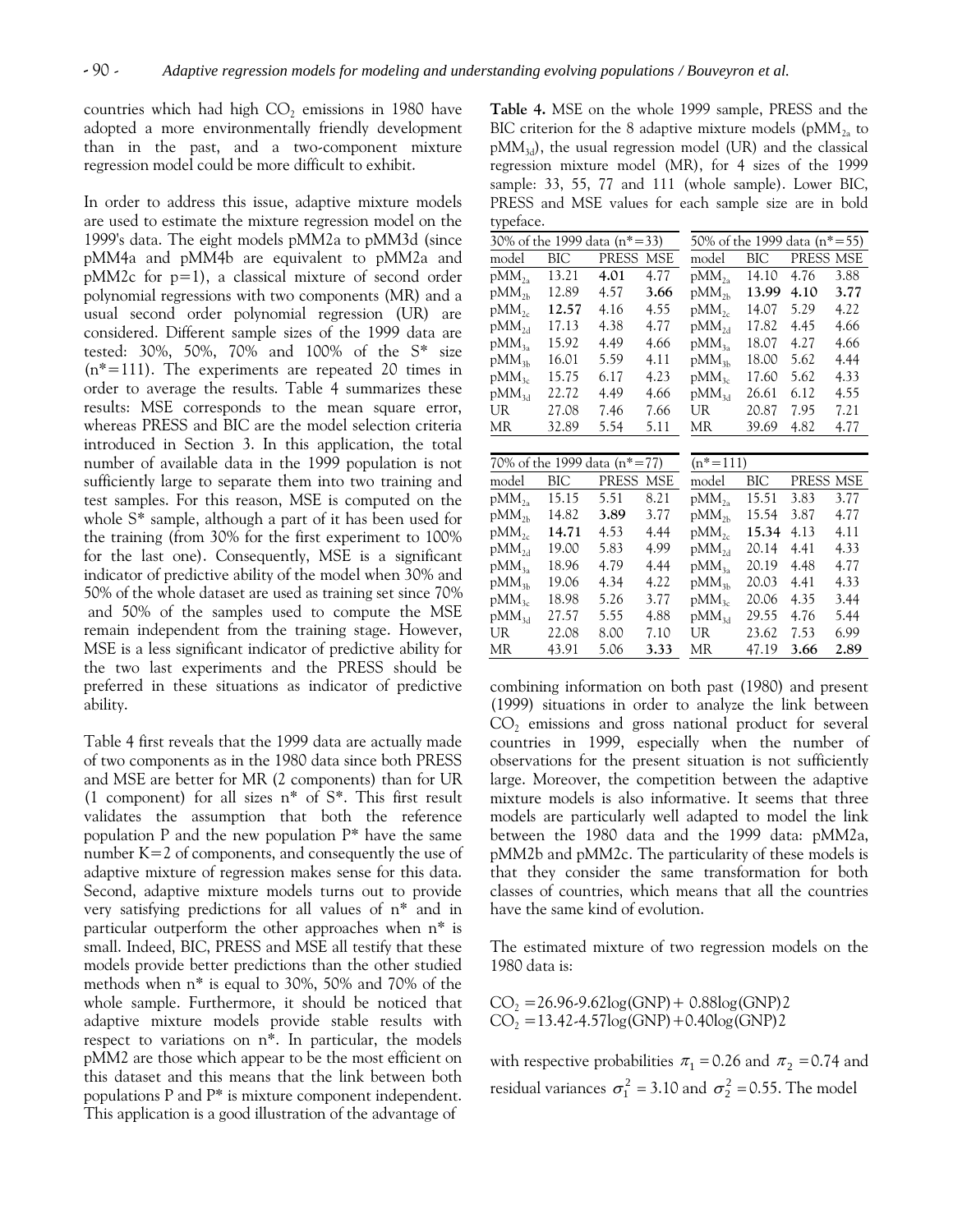

Figure 5. Emissions of  $CO<sub>2</sub>$  per capita versus GNP per capita in 1980 (left) and 1999 (right) and estimated adaptive mixture models (with model  $pMM_{2c}$  for 1999).

for the 1999 data estimated with model pMM2c (for the whole sample size) is obtained with a link parameter  $\lambda =$ 1.26:

 $CO_2 = 33.92 - 12.1 \log(GNP) + 1.11 \log(GNP)$  $CO_2 = 16.89 - 5.75 \log(GNP) + 0.50 \log(GNP)$ 

with  $\pi_1 = 0.15$ ,  $\sigma_1^{*2} = 4.9$ ,  $\pi_2 = 0.85$  and  $\sigma_2^{*2} = 0.87$ . These results are illustrated in Figure 5.

## **5. Discussion**

When carrying out a regression analysis to analyze a phenomenon which has already been studied but in different conditions, adaptive models can help exploit the

previous analysis in order to emphasize the quality of the current one. In this paper, we have shown how a regression model predicting the house values can be adapted from the US South to the US West Coast, and how the regression of  $CO<sub>2</sub>$  emissions in terms of gross national product in 1999 can be estimated by using information about the same analysis in 1980.

Similar models exist also in the context of classification tasks (Biernacki et al. 2002, Jacques and Biernacki 2010).

## **REFERENCES**

- Allen, D.M. 1974. The relationship between variable selection and data augmentation and a method for prediction. *Technometrics,* 16:125-127.
- Barker, T. 1991. Measuring economic costs of  $CO<sub>2</sub>$  emission limits. *Energy,* 16(3):611-614.
- Biernacki, C., Benimel, F. & Bretagnolle, V. 2002. A generalized discriminant rule when training population and test population differ on their descriptive parameters. *Biometrics,* 58(2):338-397.
- Bouveyron, C. & Jacques, J. 2010. Adaptive linear models for regression: improving prediction when population has changed. *Pattern Recognition Letters*, 31(14):2237- 2247. doi:10.1016/j.physletb.2003.10.071.
- Bouveyron, C. & Jacques, J. 2010. Adaptive mixtures of regressions: Improving predictive inference when population has changed. *Pub. IRMA Lille*, 70(8):1-25.